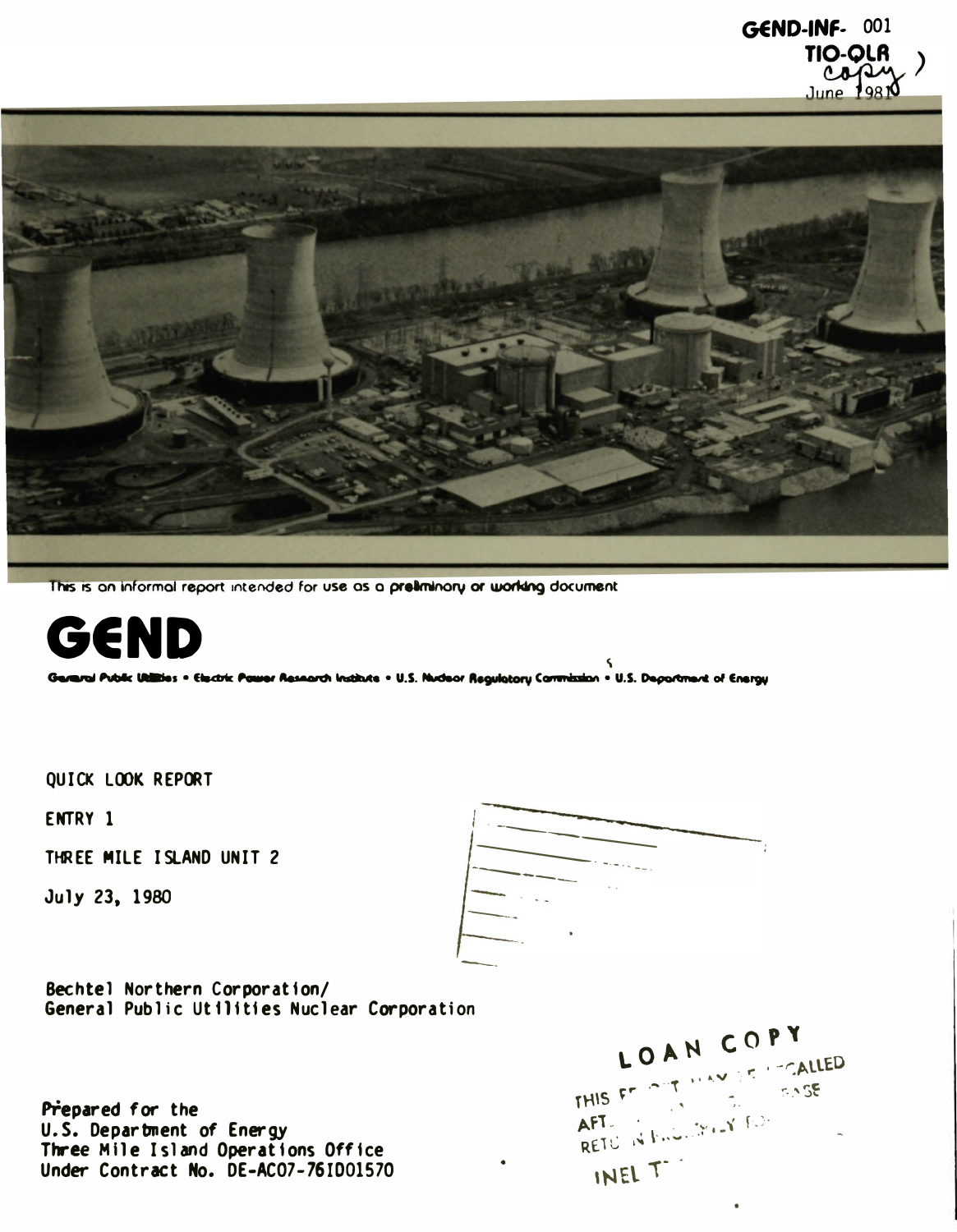#### DISCLAIMER

This book was prepared as an account of work sponsored by an agency of the United States Government. Neither the United States Government nor any agency thereof, nor any of their employees, makes any warranty, express or implied, or assumes any legal liability or responsibility for the accuracy, completeness. or usefulness of any information. apparatus, product or process disclosed. or represents that its use would not infringe privately owned rights. References herein to any specific commercial product, process, or service by trade name, trademark, manufacturer, or otherwise, does not necessarily constitute or imply its endorsement, recommendation, or favoring by the United States Government or any agency thereof. The views and opinions of authors expressed herein do not necessarily state or reflect those of the United States Government or any agency thereof.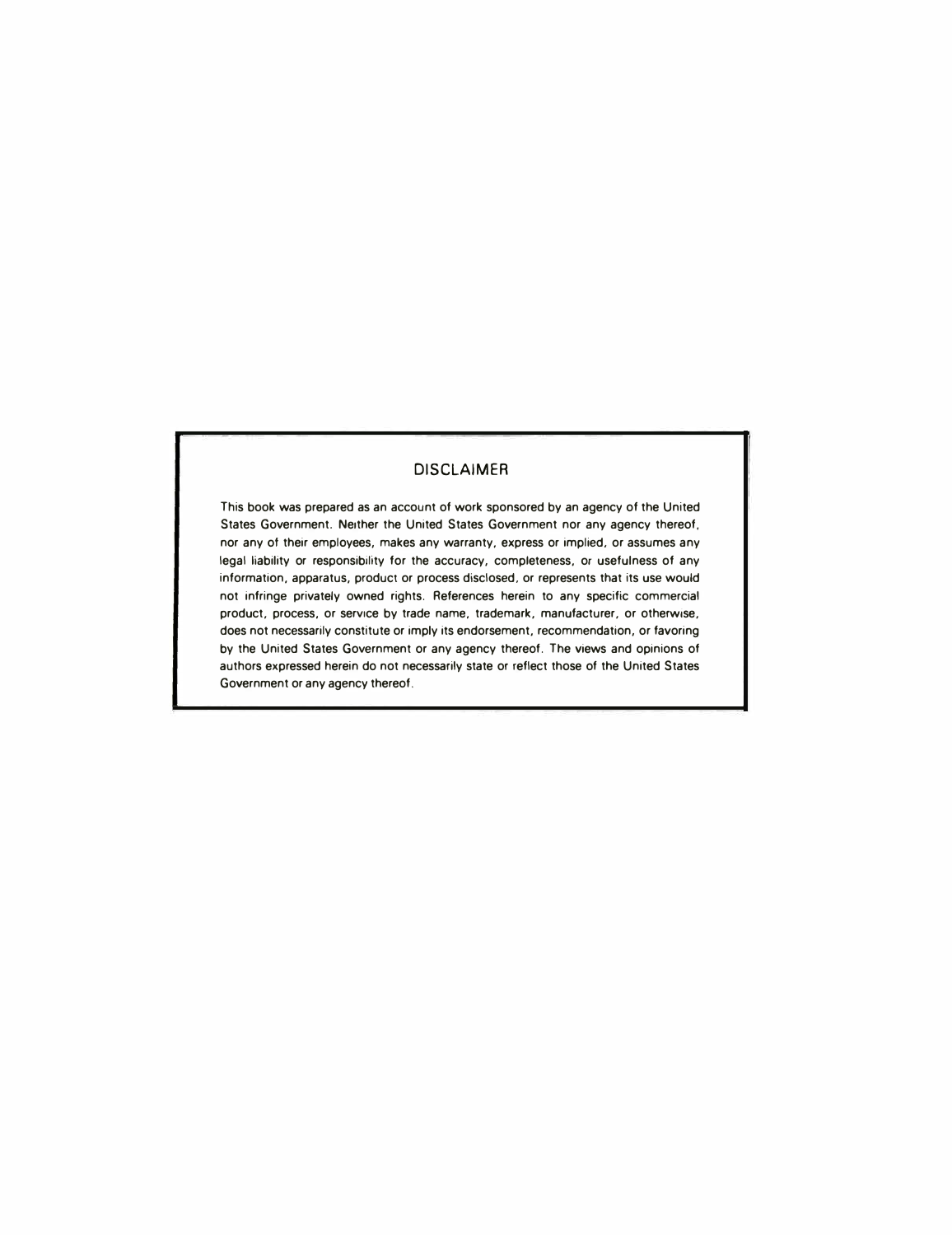GEND-INF-001 TIO-QLR

QUICK LOOK REPORT ENTRY 1 THREE MILE ISLAND UNIT 2 July 23, 1980

### Bechtel Northern Corporation/ General Public Utilities Nuclear Corporation

Edited and Published June 1981

by

EG&G Idaho, Inc. Idaho Falls, Idaho 83415

Prepared for the U.S. Department of Energy Three Mile Island Operations Office Under Contract No. DE-AC07-76ID01570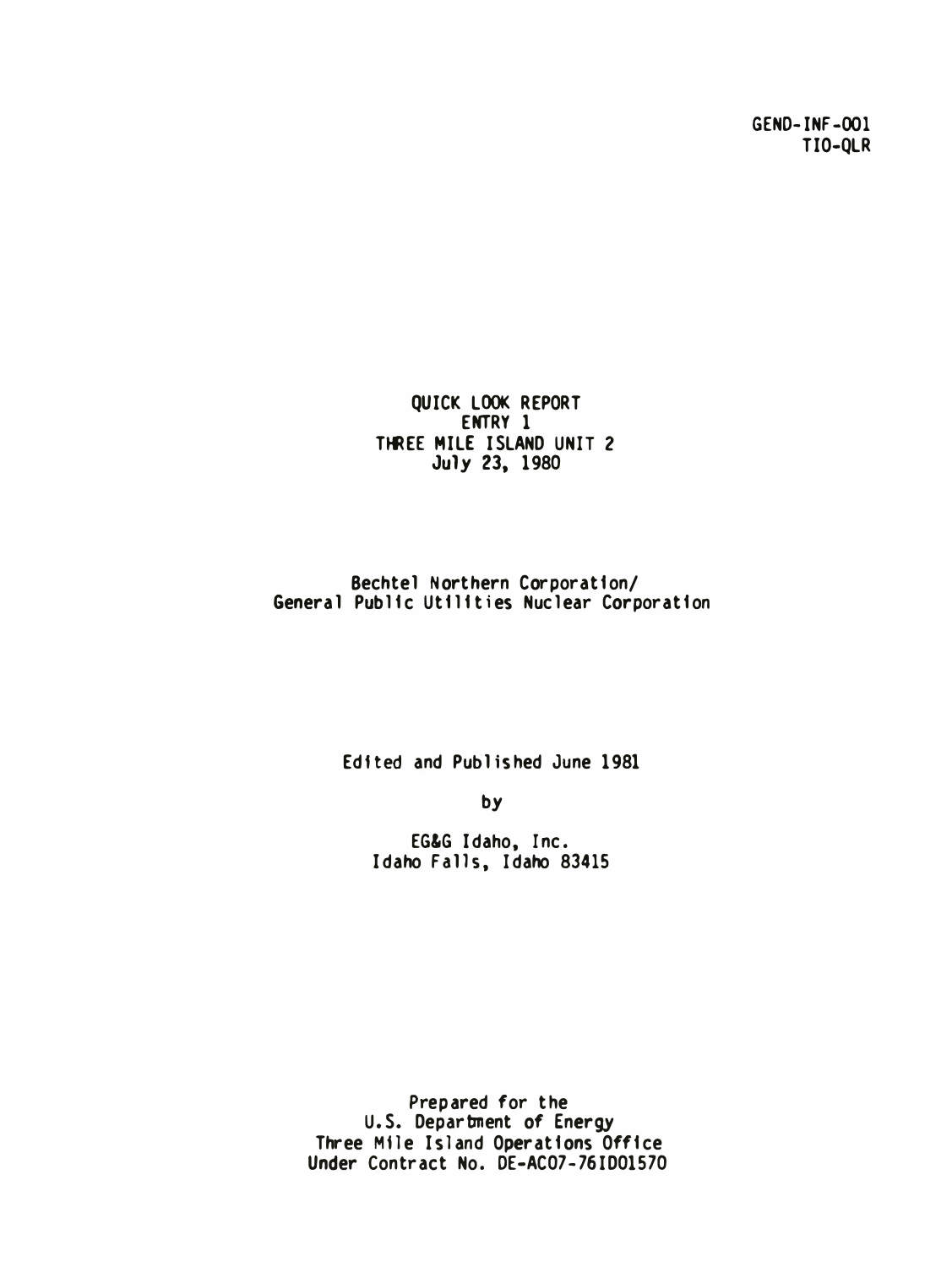#### ABSTRACT

This report summarizes tasks performed during the initial entry at Three Mile Island Unit 2. During the entry into containment, which was made on July 23, 1980, 29 pictures were taken, six 100-cm swipes were taken, and a general area beta and gamma survey was conducted to acquire data on Elevation 305. The first entry team spent approximately 20 minutes inside the containment building.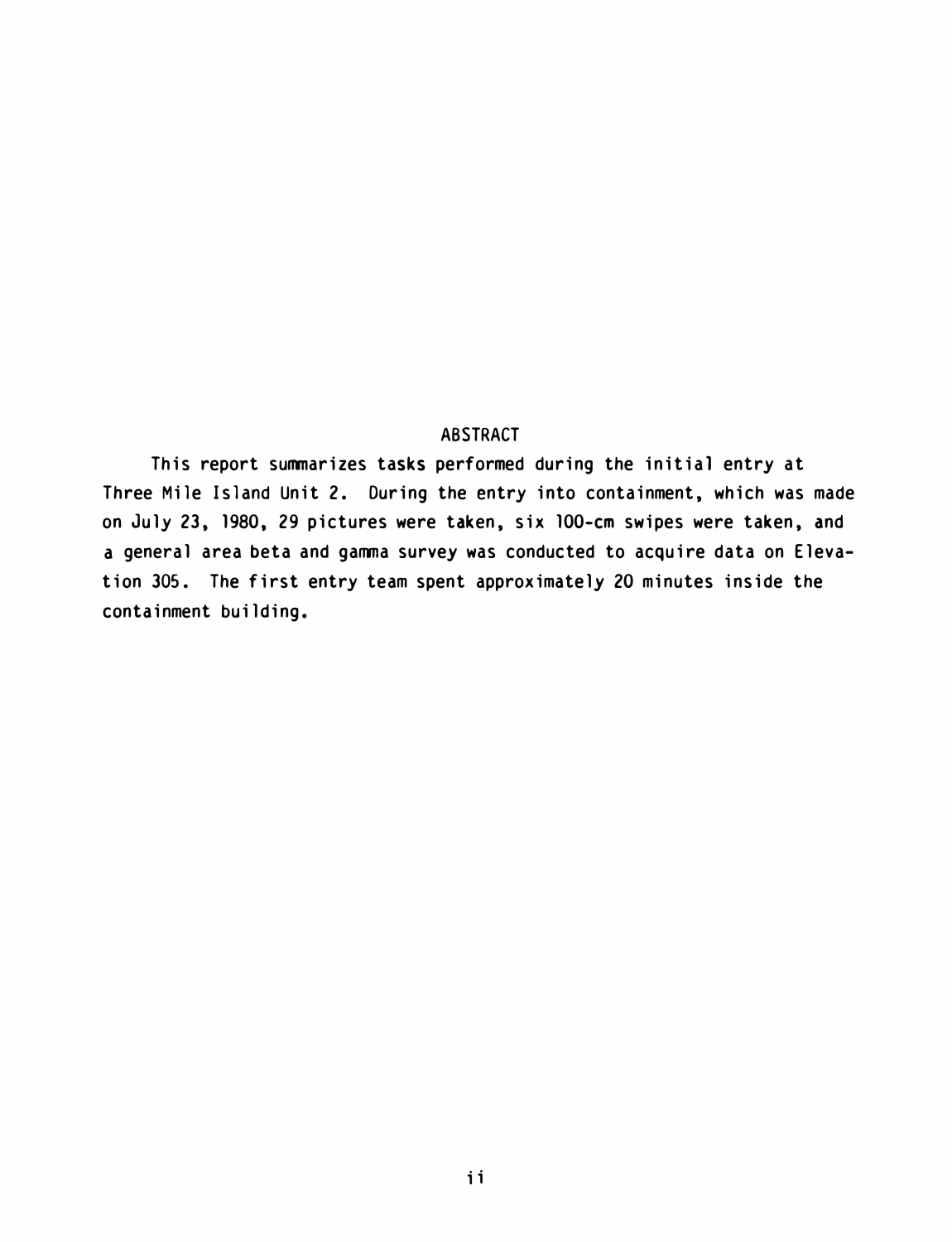## **CONTENTS**

## F IGURES

|  |  |  |  | 1. Elevation 305, entry 1 radiation readings |  |
|--|--|--|--|----------------------------------------------|--|
|--|--|--|--|----------------------------------------------|--|

## TABLES

|  | Preliminary analysis results of swipes taken during initial |  |
|--|-------------------------------------------------------------|--|
|  | entry of containment building, July 23, 1980                |  |

 $\hat{\pmb{\epsilon}}$ 

 $\bullet$ 

 $\bullet$ 

 $\bullet$ 

•

 $\bar{\textbf{t}}$ 

 $\ddot{\phantom{0}}$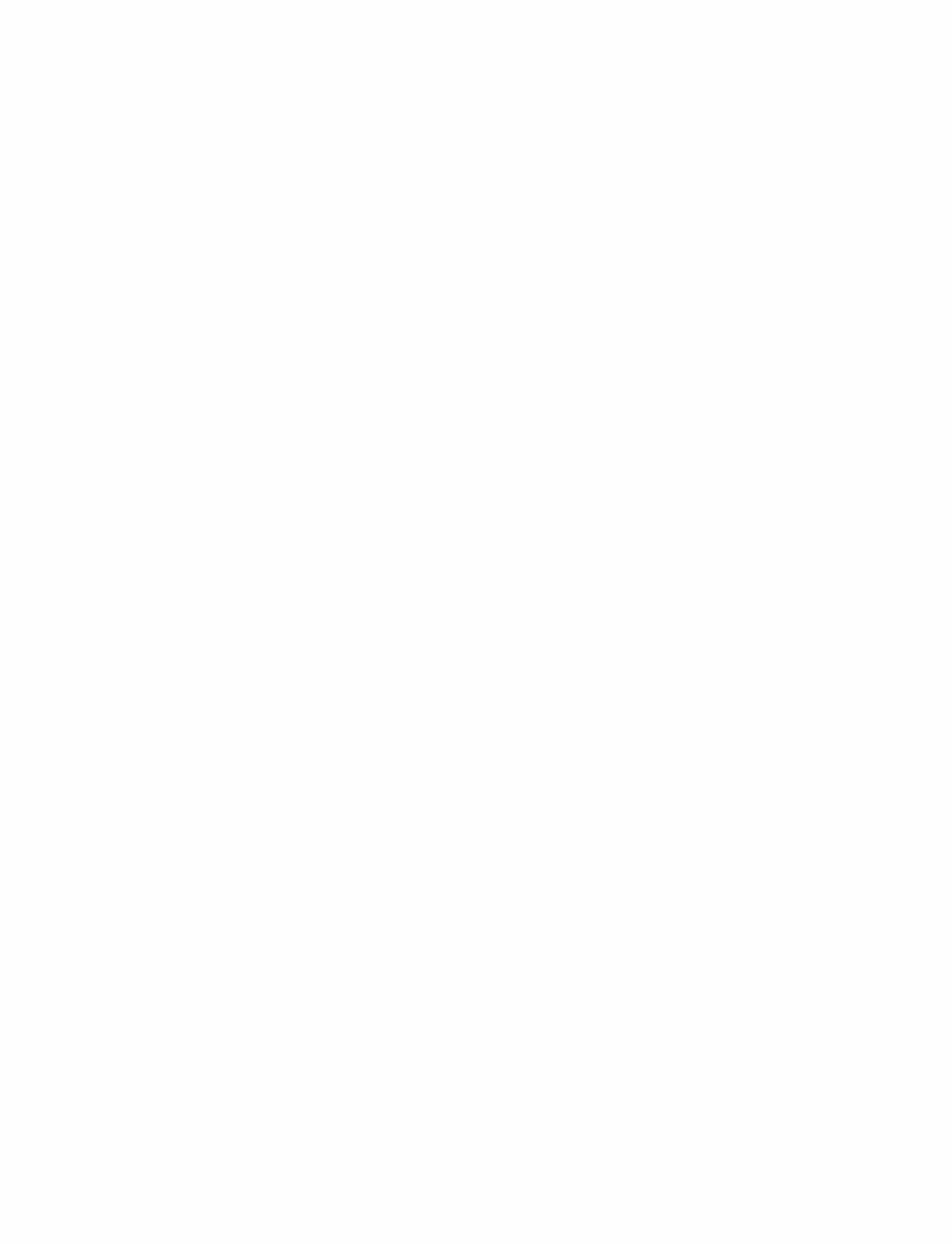## QUICK LOOK REPORT ENTRY 1 THREE MILE ISLAND UNIT 2

July 23, 198D

#### SUMMARY OF ENTRY

During the initial entry into Unit 2 Reactor Building on July 23, 1980, 29 pictures and six 100-cm swipes were taken, and a general area beta and gamma survey was performed. In addition, a 5-gallon plastic bucket was removed from the building for analysis.

The general area gamma readings on Elevation 305 were in the range of 400 to 600 mrem/hour near the airlock where entry was made into the building. The gamma readings increased to 700 mrem/hour in the area near the other airlock at the equipment hatch. The gamma readings were 8 rem/hour in the enclosed sta irwell, 10 rem/hour over the metal deck for the covered floor hatch, 4 rem/hour at the edge of the metal covered floor hatch, 1.4 rem/hour at the air coolers, and 18 rem/hour over the top stairwell. The gamma readings against the D-ring and liner were approximately 400 mrem/ hour, while the floor drains ranged from 2 to 5 rem/hour. The core flood piping, seal injection piping, and elevator door all read 3 rem/hour on contact. See Figure 1 and Table 1 for details.

The general area floor and wall beta readings ranged from 1 to 2 rad/hour.

The whole body exposure to the personnel for the 20 minutes in the building was approximately 190 mrem, with the maximum extremity of approximately 220 mrem. There was no beta skin exposure measured.

The photographic survey showed no significant structural damage, and only the door to the stairwell showed visible damage. There were deposits of rust and dirt on the floor with obvious water marks, most likely from the operation of the building spray system.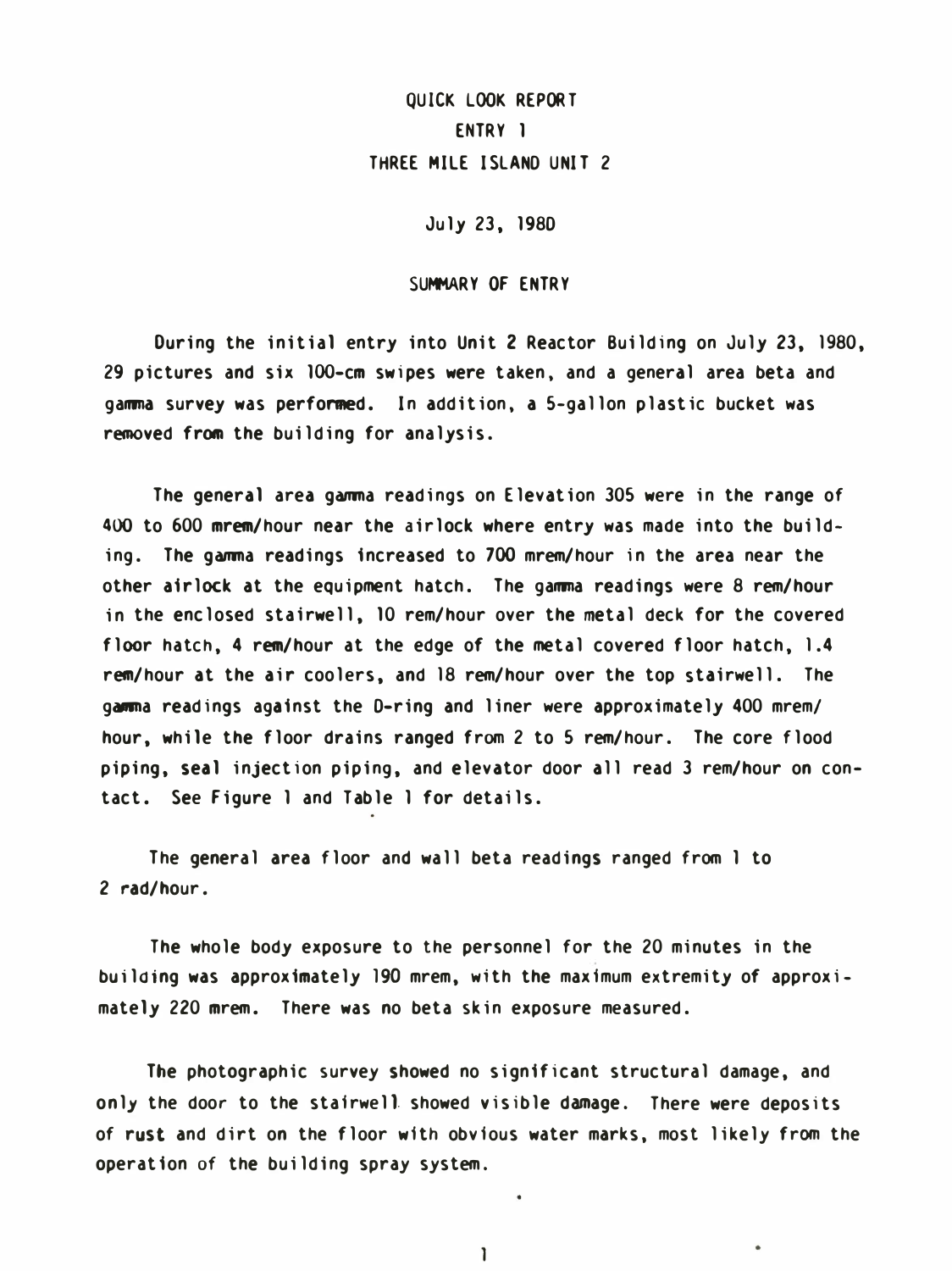

Figure 1. Elevation 305, entry 1 radiation readings.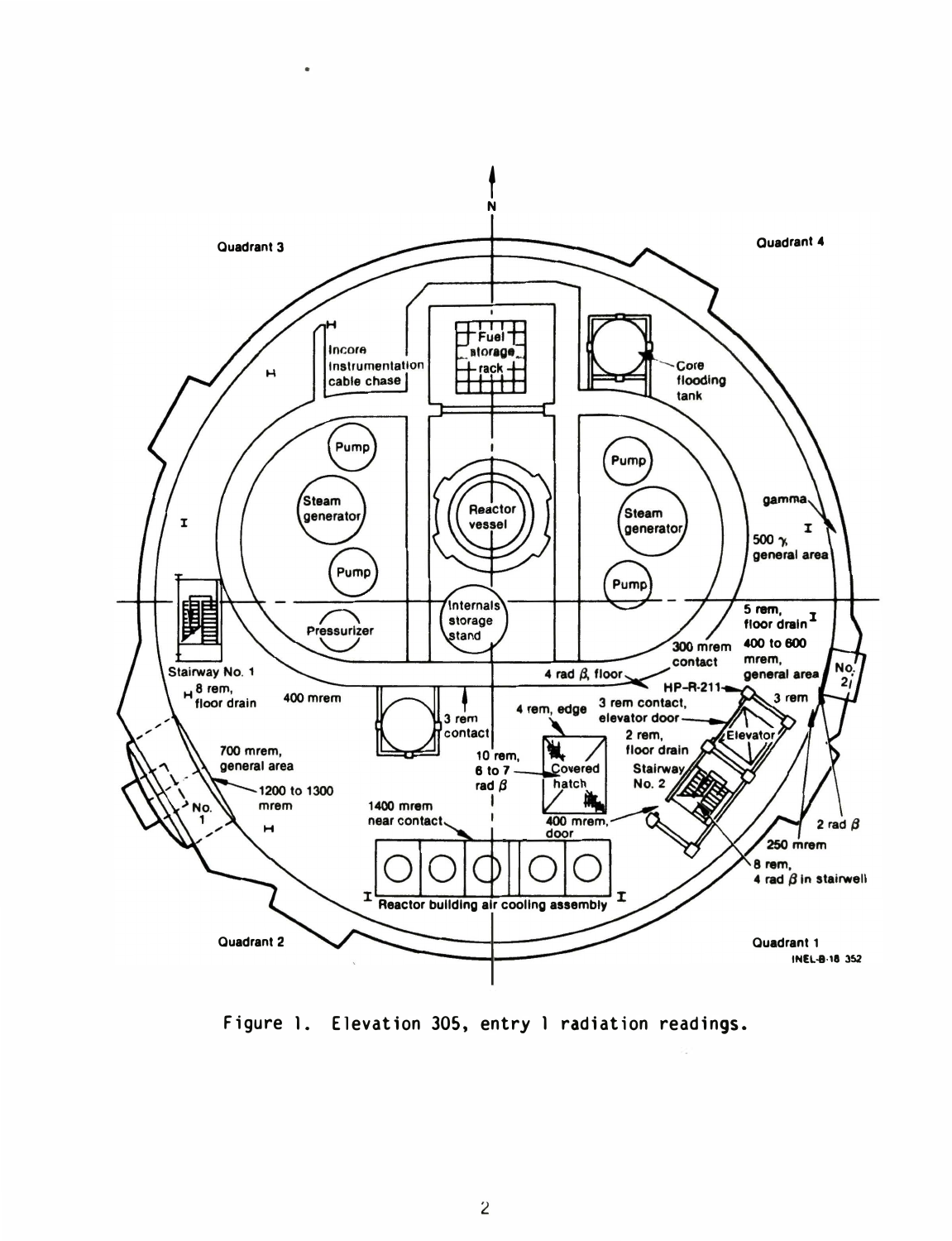# TABLE 1. PRELIMINARY ANALYSIS RESULTS OF SWIPES TAKEN DURING INITAL ENTRY OF CONTAINMENT BUILDING,

- 72

|                         |                                |                                                                      | Activity Detected (µCi) |            |            |             |                   |            |             |                   |                                                         |
|-------------------------|--------------------------------|----------------------------------------------------------------------|-------------------------|------------|------------|-------------|-------------------|------------|-------------|-------------------|---------------------------------------------------------|
| Switpe<br><b>Number</b> | <b>Sample</b><br><b>Runber</b> | Swipe Location                                                       | $Co-60$                 | $MD-95$    | $5b - 125$ | $Cu-134$    | $Cu-137$          | $Ce-144$   | Gross<br>PY | Gross<br>$\alpha$ | <b>Remarks</b>                                          |
| $\mathbf{1}$            | 46279                          | Reactor building liner next<br>to south wall of airlock              |                         |            |            | $3.91 - 4$  | $2.25 - 3$        |            | $2.54 - 3$  | $-1.75 - 7$       |                                                         |
| $\mathbf{z}$            | 46280                          | Painted portion of north<br>wall of elevator shaft                   |                         |            |            | $1.51 - 3$  | $9.81 - 3$        |            | $6.59 - 3$  | $32.76 - 7$       |                                                         |
| $\mathbf{3}$            | 46281                          | Reactor building floor at<br>the base of the entrance<br><b>FARD</b> |                         | $1.97 - 3$ |            | $5.78 - 1$  | 3.4810            |            |             |                   |                                                         |
| $\blacktriangleleft$    | 46282                          | D-Ring wall opposite<br>entrance ramp                                |                         | $1.56 - 5$ |            | $8.33 - 4$  | $4.70 - 3$        |            | $4.78 - 3$  | $1.75 - 7$        |                                                         |
| 5                       | <b>462B3</b>                   | Reactor building floor<br>between equipment hatch<br>and stairwell.  |                         |            |            | 1.9810      | 1.20 <sup>1</sup> |            |             |                   | Swipe may have been<br>cross-contaminated in<br>airlock |
| $\bullet$<br>6          | 46284                          | D-Ring adjacent to<br>open stairwell                                 | $1.92 - 5$              |            | $3.29 - 4$ | $2.31 - 3$  | $1.60 - 2$        | $1.81 - 4$ | $1.43 - 2$  | $2.76 - 7$        | Swipe may have been<br>cross-contaminated in<br>airlock |
| $\overline{\mathbf{z}}$ | 46285                          | No swipe taken--swipe<br>contaminated in antiock                     |                         |            |            | $4.70 - 4$  | $3.12 - 3$        |            | $2.58 - 3$  | $32.76 - 7$       |                                                         |
| 8                       | 46286                          | No swipe taken--swipe<br>contaminated in airlock                     |                         |            |            | $6.41 - 5$  | $3.93 - 4$        |            | $1.59 - 4$  | $3.76 - 7$        |                                                         |
| 9                       | 46287                          | No swipe taken--swipe<br>contaminated in airlock                     |                         |            |            | $3.22 - 3$  | $2.03 - 3$        |            | $1.58 - 2$  | $3.76 - 7$        |                                                         |
| 10                      | 46288                          | Sample recovered from<br>16 July 1980 inner door<br>open ing         |                         |            |            | $4.12^{10}$ | 2.50 <sup>1</sup> |            |             |                   |                                                         |

ىر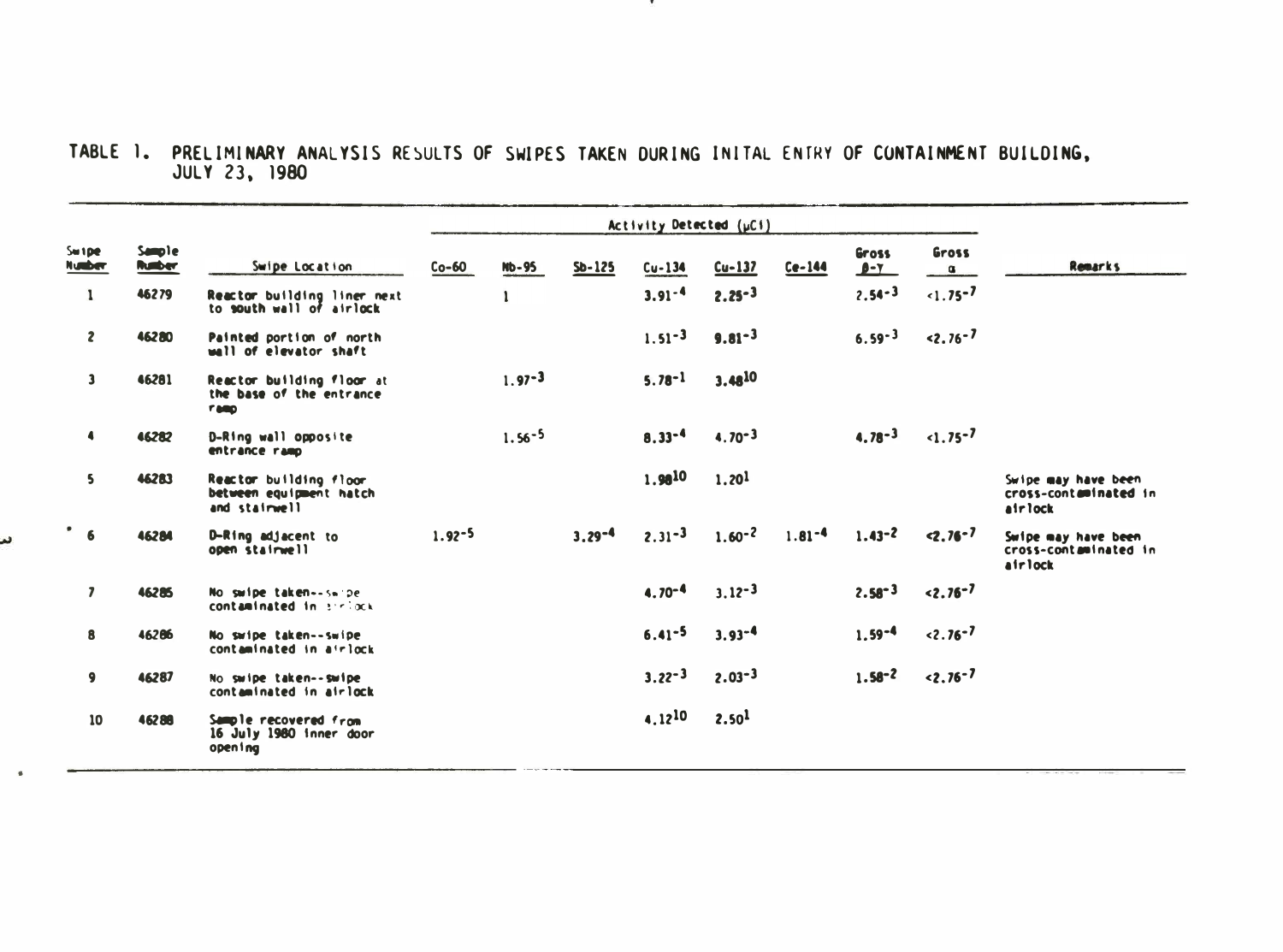The floor swipes indicated the concentrations of activity of Cs-134 and Cs-137 ranging from 3 x  $10^{-2}$  to 1 x  $10^{-1}$  µCi/cm<sup>2</sup>. Lesser levels of Cs-134 and Cs-137 ranging from 2 x  $10^{-5}$  to 4 x  $10^{-4}$   $\mu$ Ci/cm $^2$ were found on the walls.

Cerium, cobalt, antimony, and niobium were found on the vertical wall swipes in concentration of 1 x  $10^{-7}$  to 1 x  $10^{-6}$ . These isotopes were also most likely present in the floor swipes, but were not detectable due to the levels of the cesium present.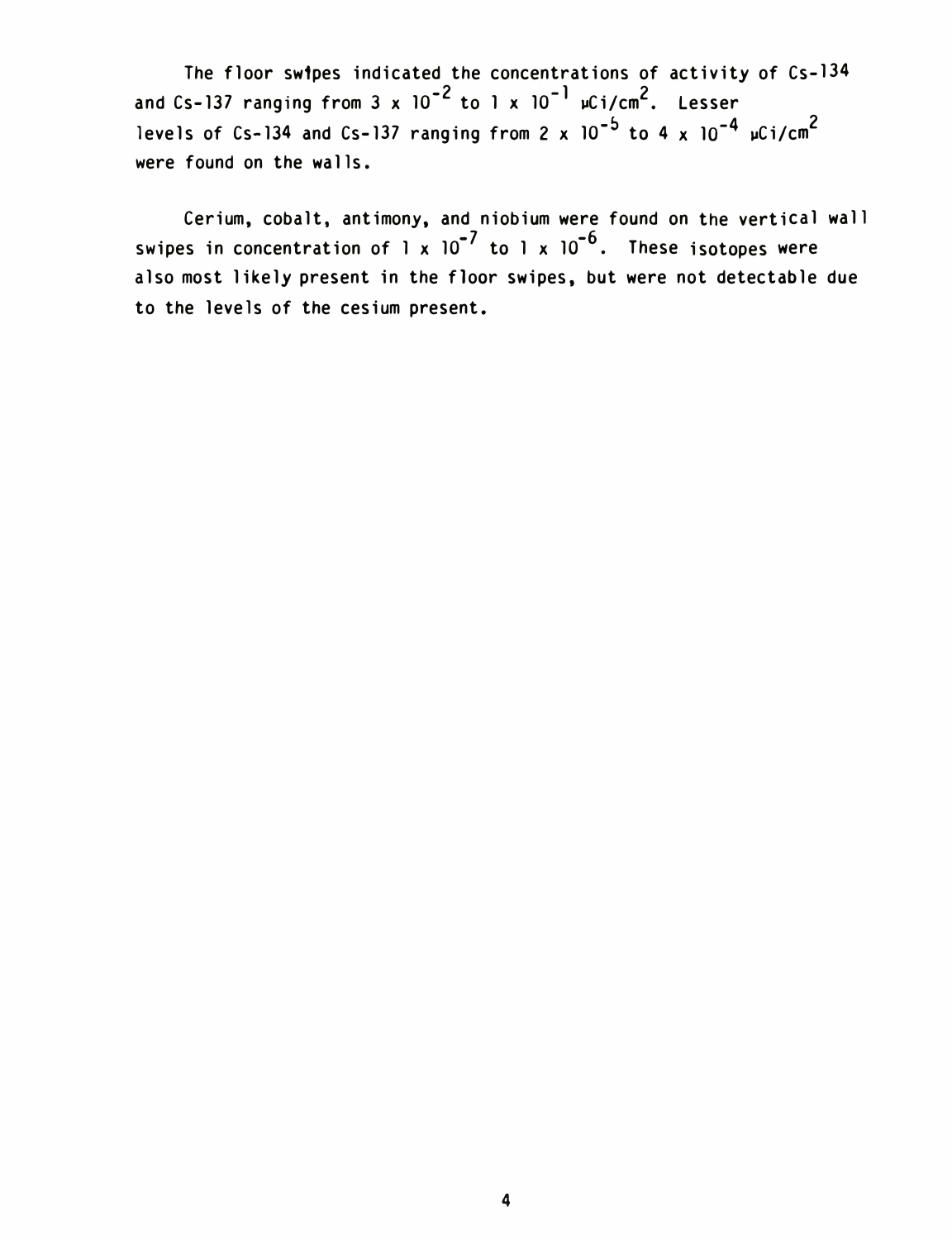#### ENTRY 1 TRANSCRIPT

- Benson to Base: I•m ready to turn the handwheel, over.
- Base to Benson: Roger, out.
- Benson to Base: The airlock is equalizing over--now--over.
- Benson to Base: Benson to Base--still equalizing, over.
- Base to Benson: Roger, out.
- Behrle to Benson: I'm ready Michael, over.
- Base to Behrle: Are you commencing to open the door now? over.
- Behrle to Base: The inner airlock door is opening, over.
- Base to Behrle: Roger, you're on the clock, over.
- Behrle to Base: I read 400 millirem about 6 feet inside the building, head height, over.
- Base to Behrle: Roger, out.
- Behrle to Base: I have entered the building, over.
- Base to Behrle: Roger, out.
- Behrle to Base: A swipe area reads 250 millirem gamma.
- Base to Behrle: This is Base--we did not copy, over.
- Behrle to Base: A swipe area reads 250 millirem; B swipe area, swipe reads 2 rem.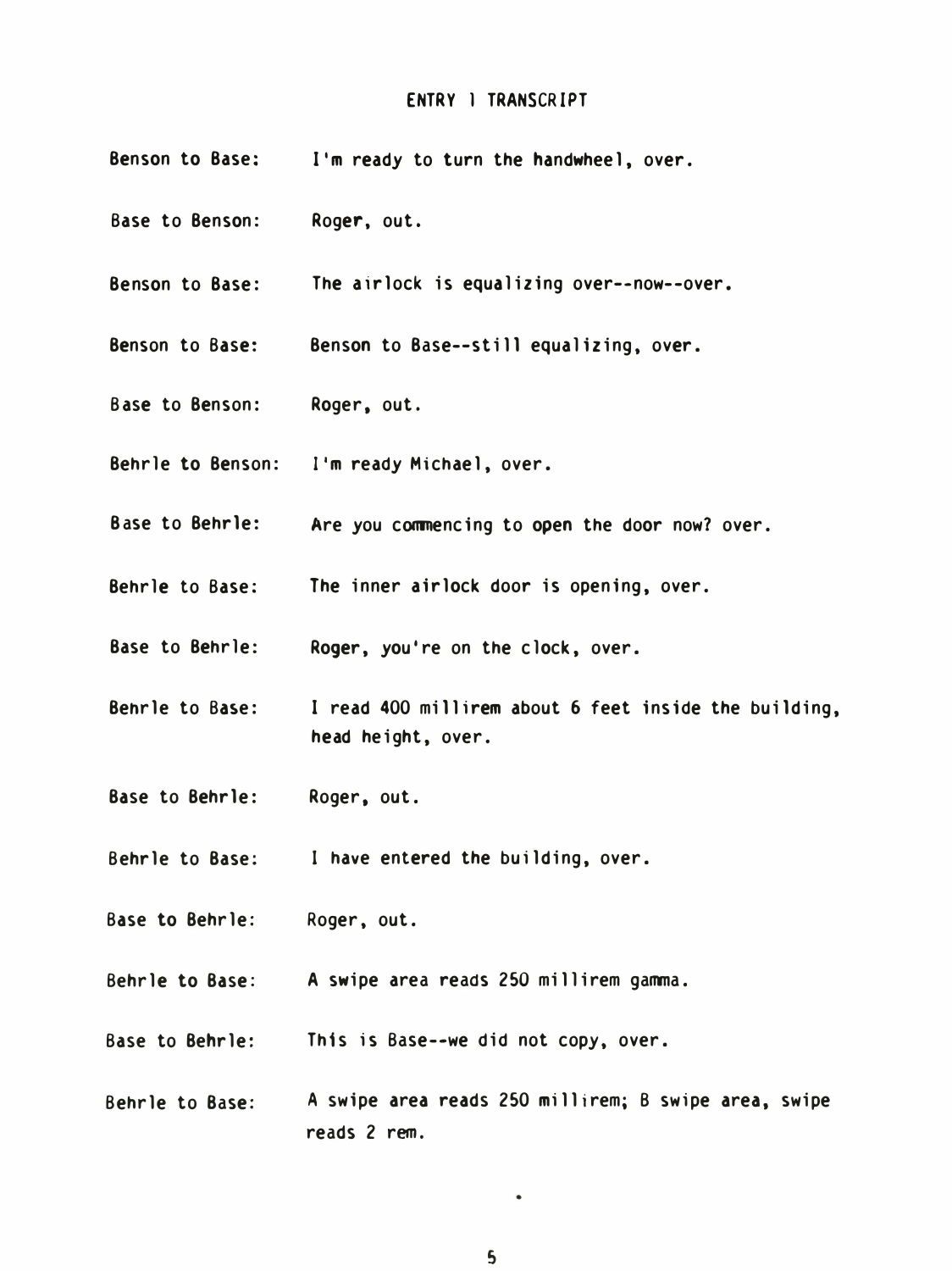- Base to Behrle: Roger, we copy.
- Benson to Base: I have taken the A and B swipes; the readings are 1 rad, over.
- Behrle to Base: The red area reads between 400 and 600 millirem, that is shoulder height to floor, on contact with floor they all read about the same, over.
- Base to Behrle: Roger, we copy.
- Benson to Base: Do you copy? Over.
- Base to Benson: We copied the last transmission, over.
- Benson to Base: I have taken the A, B, and C swipes; I am taking 0, over.
- Base to Benson: Base did not catch the last end, repeat please, over.
- Behrle to Base: The floor drain on contact next to the ramp reads about 5 rem on contact, over.
- Benson to Base: Do you read me? Over.
- Base to Benson: Roger, we copied.
- Benson to Base: I have taken all 4 swipes, over.
- Base to Benson: Roger, we copy; you took all 4 swipes, over.
- Benson to Base: The surface readings for all the swipes are 1 to 2 rads, over.
- Base to Benson: Roger, 1 or 2 rads, over.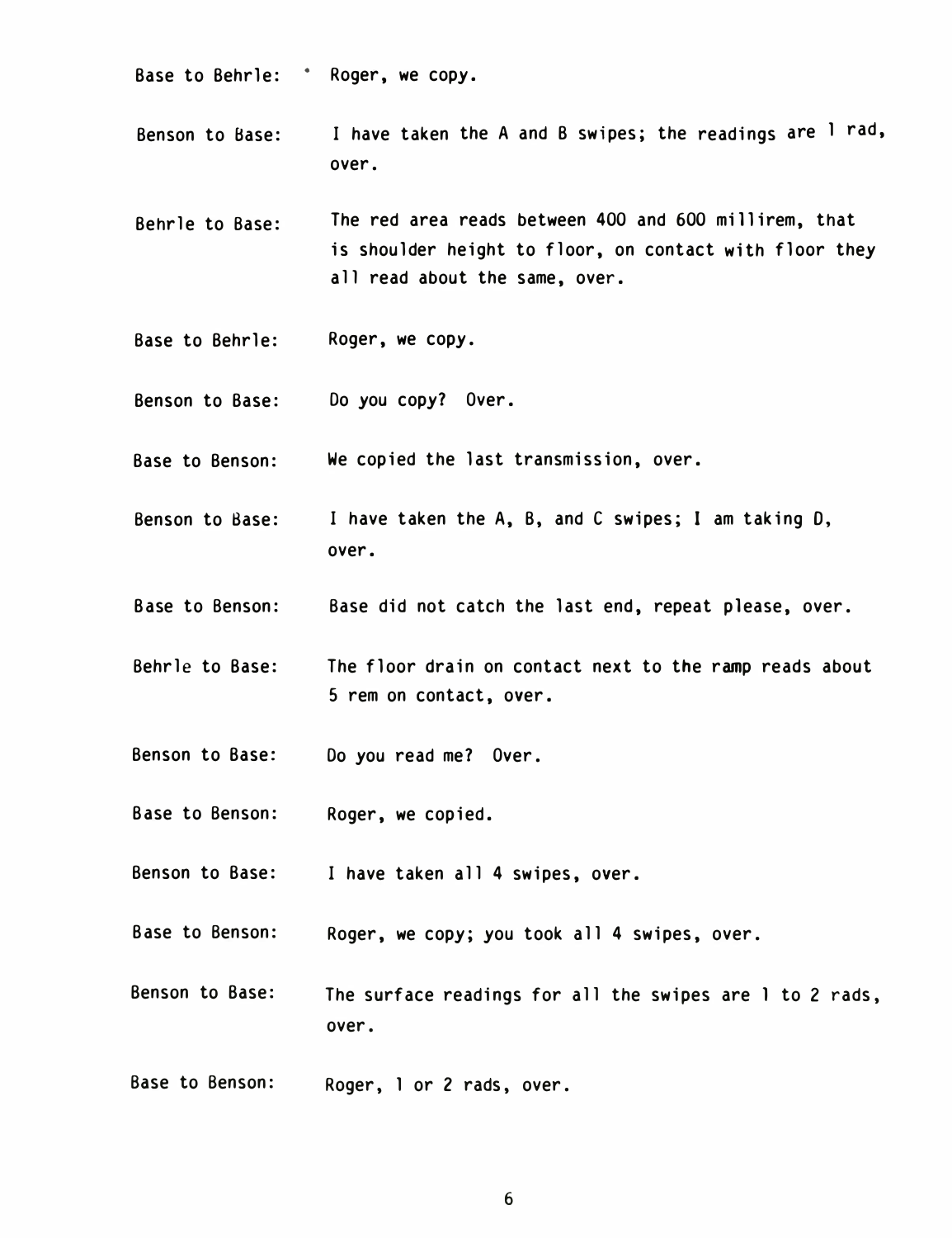- Benson to Base: The general area still reads 0 rads (words?), over.
- Base to Benson: We need a digital on you and Behrle, Benson first, over.

Behrle to Base: My digital reads 23 millirem, over.

- Base to Benson: We did not get a transmission out of you. Could you give us your dosimeter, over.
- Benson to Base: 19 millirem, over.
- Benson to Base: (Word?) That's 19 millirem, over.
- Base to Benson: Roger 18 millirem, over.
- Behrle to Base: The high pressure injection line above the D-ring reads about 3 rem on contact.
- Base to Behrle: Roger, we copy the 5 rem, we don't know the area, over.
- Behrle to Base: The D-ring reads about 300 millirem on contact at 5 or 6 different locations, over.
- Base to Behrle: Roger, that's the yellow area. By the way, you are 5 minutes, 35 seconds into entry, over.

Behrle to Base: It's the red to yellow area, over.

- Base to Behrle: Did not copy, over.
- Base to Benson: Base to Benson, Base to Benson--do you have any beta readings? Over.
- Benson to Base: At the edge of the red area on contact with the floor I am reading 4 rad, over.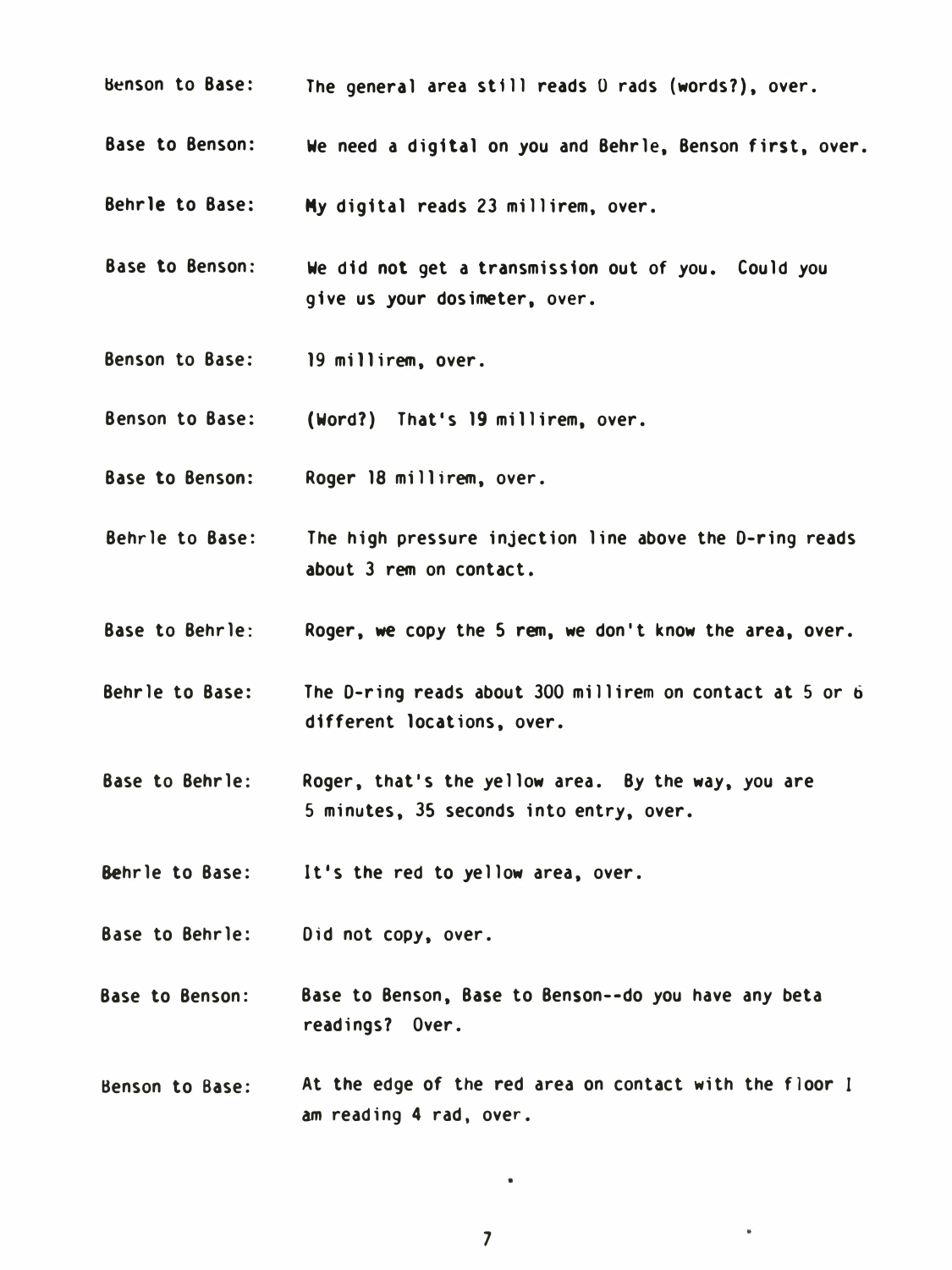- Base to Benson: · Roger, we copy. Four rads-- edge of the red.
- Benson to Base: In the general vicinity, in the area its I rad, over.
- Behrle to Base: The general area radiation levels in orange are about 500 millirem, over.
- Base to Behrle: Roger, we copy. You are now 7 minutes, 21 seconds into entry, please come back with your dosimeter readings, over.
- Behrle to Base: My dosimeter reading is 43 millirem, over.
- Base to Behrle: Roger.
- Behrle to Base: Benson's air pressure reading is 1800 pounds, over.
- Benson to Base: I read 40 millirem, over.
- Base to Benson: Roger, we copy.
- Behrle to Base: The elevator door reads 3 rem on contact, over.
- Base to Behrle: Roger, we copy.
- Base to Behrle: Was that the elevator door? Over.
- Behrle to Base: The floor drain in yellow--reads 2 rem, over.
- Behrle to Base: The stairwell door has been blown open by the explosion, over.
- Base to Behrle: Base did not copy, over.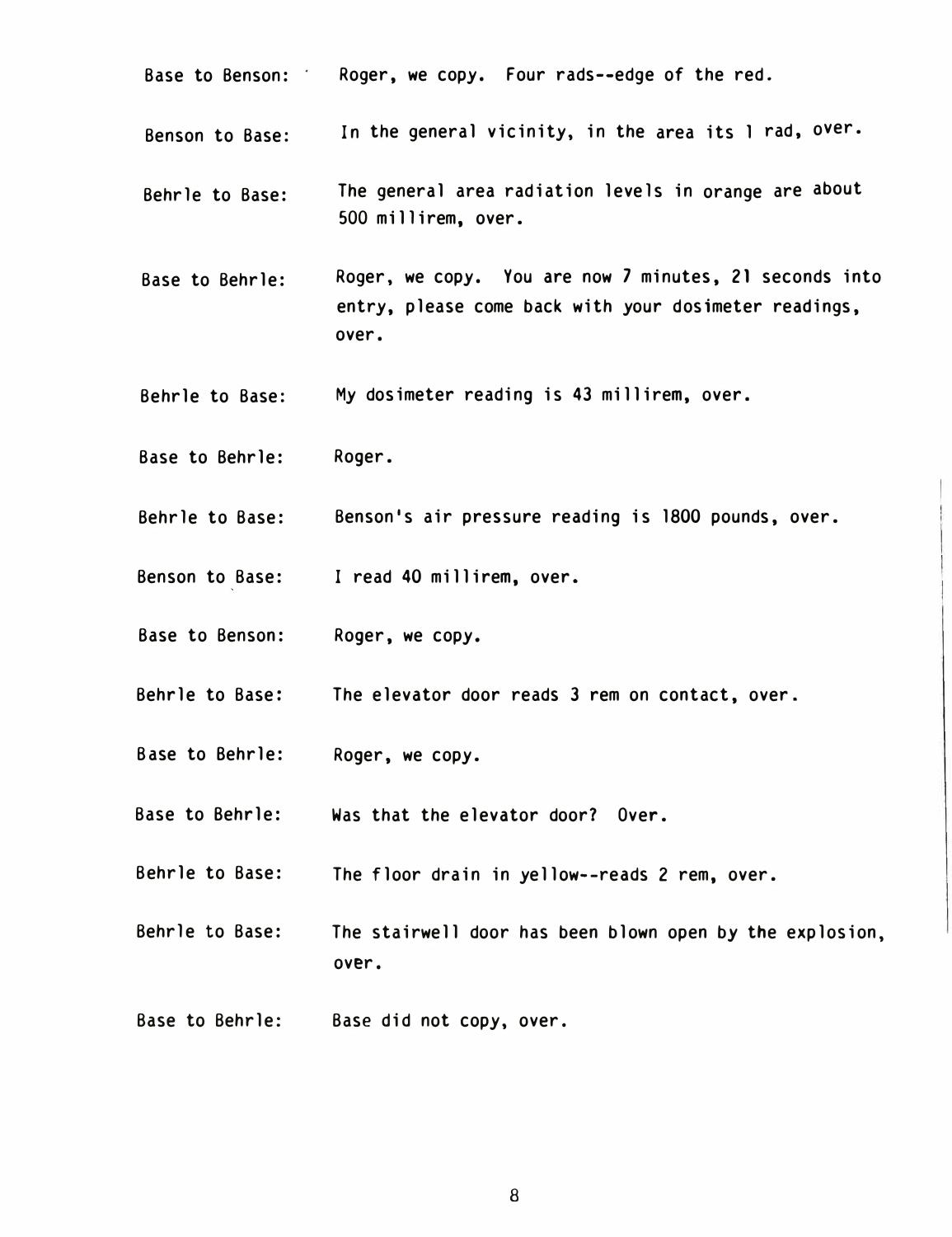- Behrle to Base: The stairwell door by the elevator has been blown (word?) open by the explosion. It reads 400 millirem, over.
- Base to Behrle: Roger, we copy, over.

Base to Benson: Are you getting pictures? Over.

- Behrle to Base: The radiation reading in the stairwell is 8 rem, 8 rem, over.
- Base to Behrle: Roger, we copy, 8 rem in the stairwell. Are you getting pictures? Over.
- Benson to Base: I have taken several pictures. The reading in the stairwell is 4 rads, over.
- Base to Benson: Roger, we copy, 4 rads in the stairwell, over.
- Base to Benson and Behrle: You are now 10 minutes, 22 seconds into entry. We need your dosimeter readings, over.
- Behrle to Base: My dosimeter reads 73, 73 millirem, over.
- Base to Behrle: Roger, 43 millirem, over.
- Benson to Base: (Interruption by Behrle) 73 millirem, over.
- Base to Behrle: We had dual transmission. Was that 83 millirem, Behrle? Over.
- Behrle to Base: Affirmative, over.
- Benson to Base: I have 60 millirem, over.
- Base to Benson: Roger, we copy--60 millirem, over.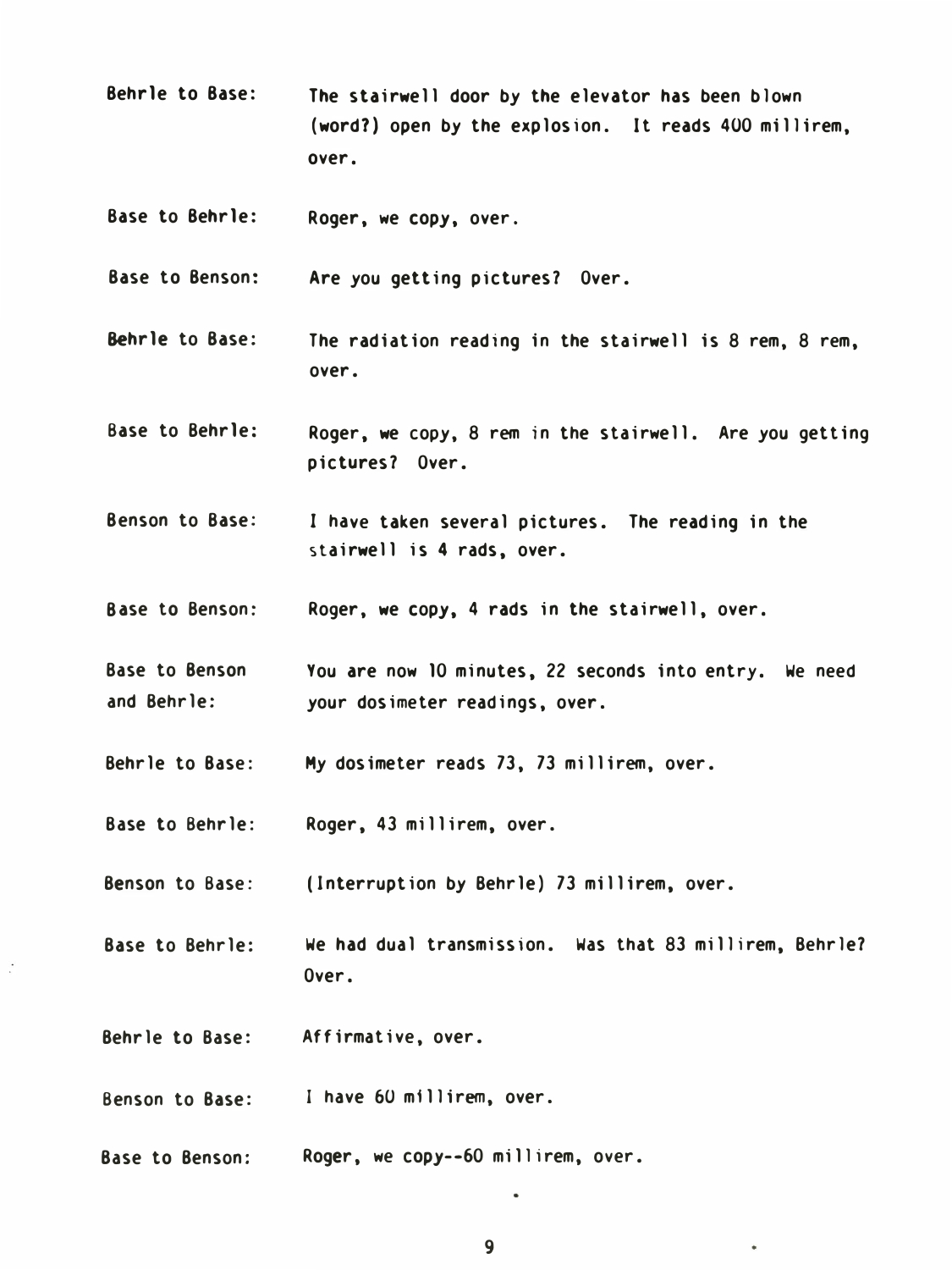- Osdon to Base: I have completed wiping down the inner reactor door and seal area.
- Base to Osdon: We could not understand the last transmission and we don't know who it came from, over.
- Osdon to Base: I have completed wiping down the inner reactor door and seal area.
- Base to Osdon: Roger, we copy.
- Behrle to Base: The highest reading over the hatch, over the hatch is 10 rem, over.
- Base to Behrle: Roger, 10 rem, over.
- Benson to Base: The beta reading over the hatch is 6 to 7 rad, over.
- Base to Benson: Roger, we copy--67 rads.
- Behrle to Base: At the edge of the hatch it is 4 rem, over.

Base to Behrle: Base cou ld not copy, try again, over.

- Benson to Base: The beta reading over the hatch is about 7 rad, over, over.
- Base to Benson: Roger, we copy.

Behrle to Base: The flood pipe reads 3 rem on contact, over.

- Base to Behrle: Roger, we copy. You are now 13 minutes, 10 seconds into entry. We would like a dosimeter reading, over.
- Behrle to Base: 108 millirem, over.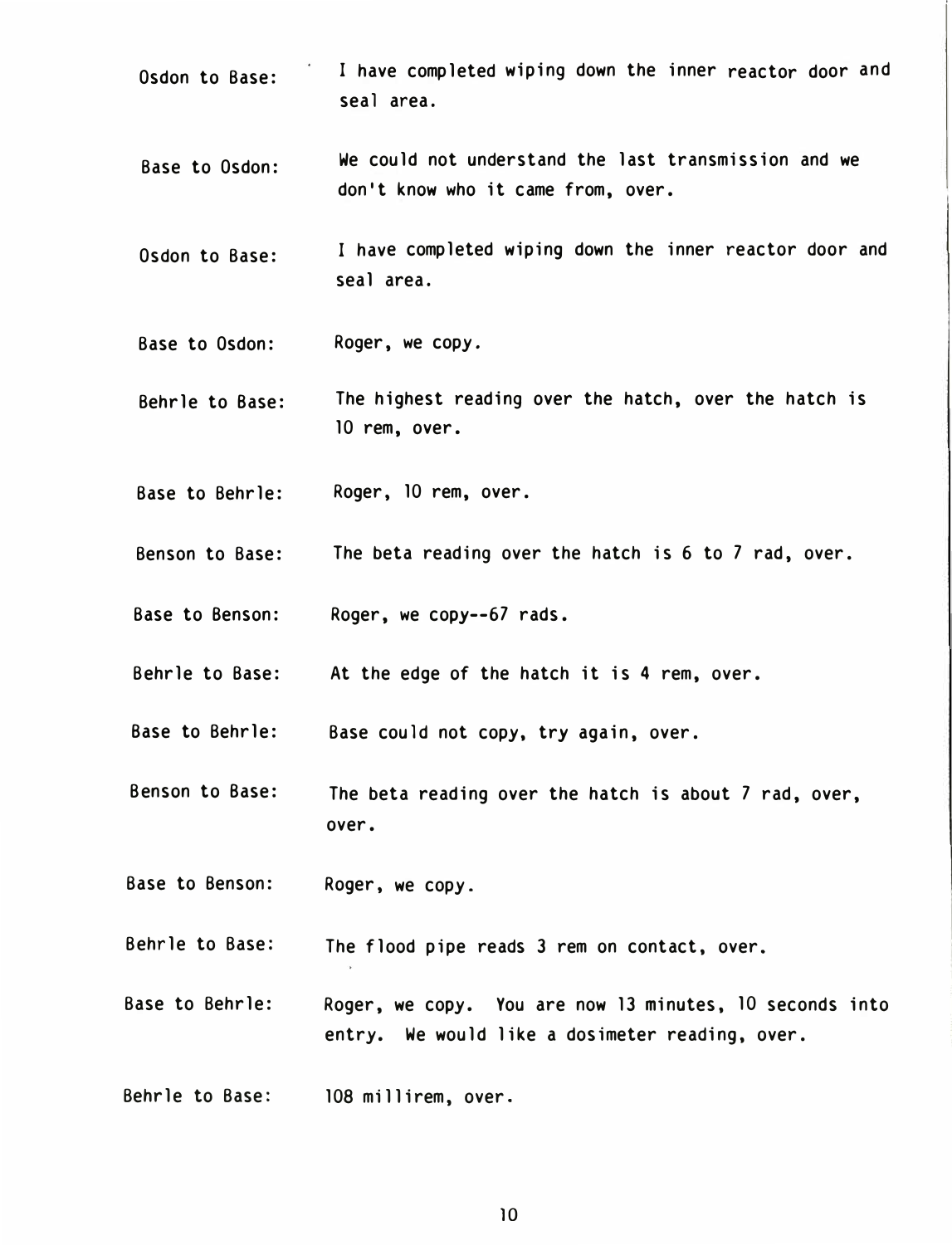- Base to Behrle: Roger, we copy.
- Base to Benson: We need a digital dosimeter on you, over.
- Benson to Base: 116 millirem, over.
- Base to Benson: Roger, we copy. 115, over.
- Behrle to Base: It is 1400 millirem at air cooler.
- Base to Behrle: We did not copy, please repeat.
- Behrle to Base: Air cooler.
- Base to Behrle: We copy, 115 millirads, I mean millirem beta.
- Behrle to Base: General background rad iation readings in blue is 700 millirem, over.
- Base to Behrle: Roger, we copy, over.
- Behrle to Base: Behrle to Base--ramp? On contact is reading 1200 mi 11 irem?
- Base to Behrle: Roger, we copy.
- Base to Benson and Behrle: You are now 16 minutes, 3 seconds into entry, please give us your dosimeter readings.
- Behrle to Base: The D-ring on contact reads 400 millirem, over.
- Base to Behrle: Roger.
- Behrle to Base: My digital dosimeter reads 135 millirem, over.
- Base to Behrle: Roger, we copy.

 $\bullet$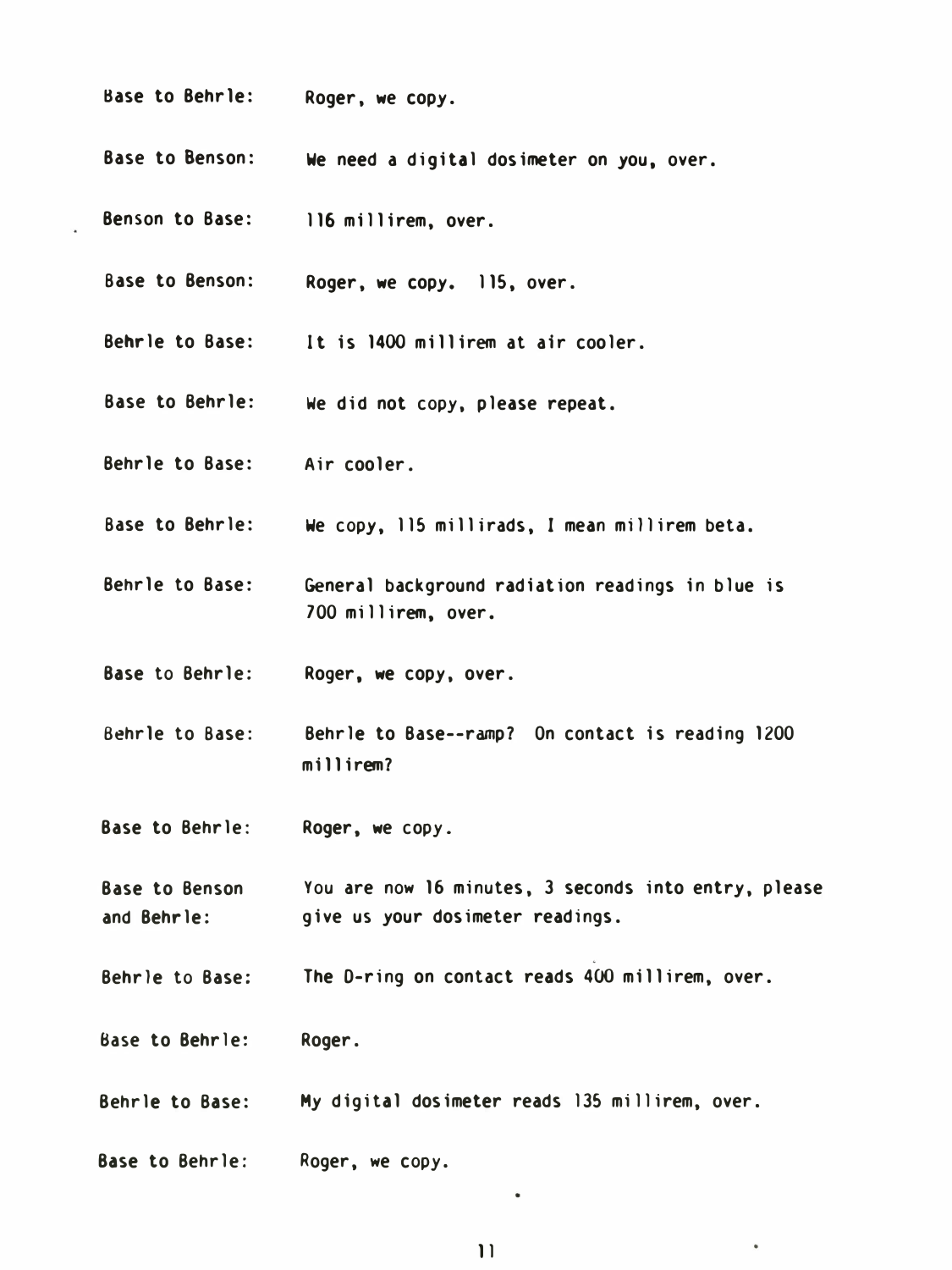| <b>Base to Benson:</b>               | We need your dosimeter reading, over.                             |
|--------------------------------------|-------------------------------------------------------------------|
| Behrle to Base:                      | The floor drain in blue reads 8 rem, over.                        |
| Base to Behrle<br>and Benson:        | Roger--Benson, we need your dosimeter, over.                      |
|                                      | Benson to Base: 143 millirem, over.                               |
| Base to Benson:                      | Roger, Benson, we copy; 143 millirem.                             |
| <b>Base to Benson</b><br>and Behrle: | Start procedure to exit the building, over.                       |
| Behrle to Base:                      | Affirmative, over.                                                |
| Base to Behrle:                      | Roger, We copy your acknowledgement, over.                        |
| Benson to Behrle:                    | Don't forget the light, over.                                     |
| <b>Base to Benson</b><br>and Behrle: | Base did not copy, come back, over.                               |
| Benson to Behrle:                    | Bill, don't go around behind the core flood tank.                 |
| <b>Base to Benson</b><br>and Behrle: | You are now 18 minutes, 45 seconds into entry, over.              |
| <b>Base to Benson</b>                |                                                                   |
| and Behrle:                          | Please notify us when you get to the airlock, over.               |
| <b>Base to Benson</b><br>and Behrle: | Please give us your location, over.                               |
| Base to Osdon:                       | Base to Darryl, Base to Darryl--where is the entry team?<br>Over. |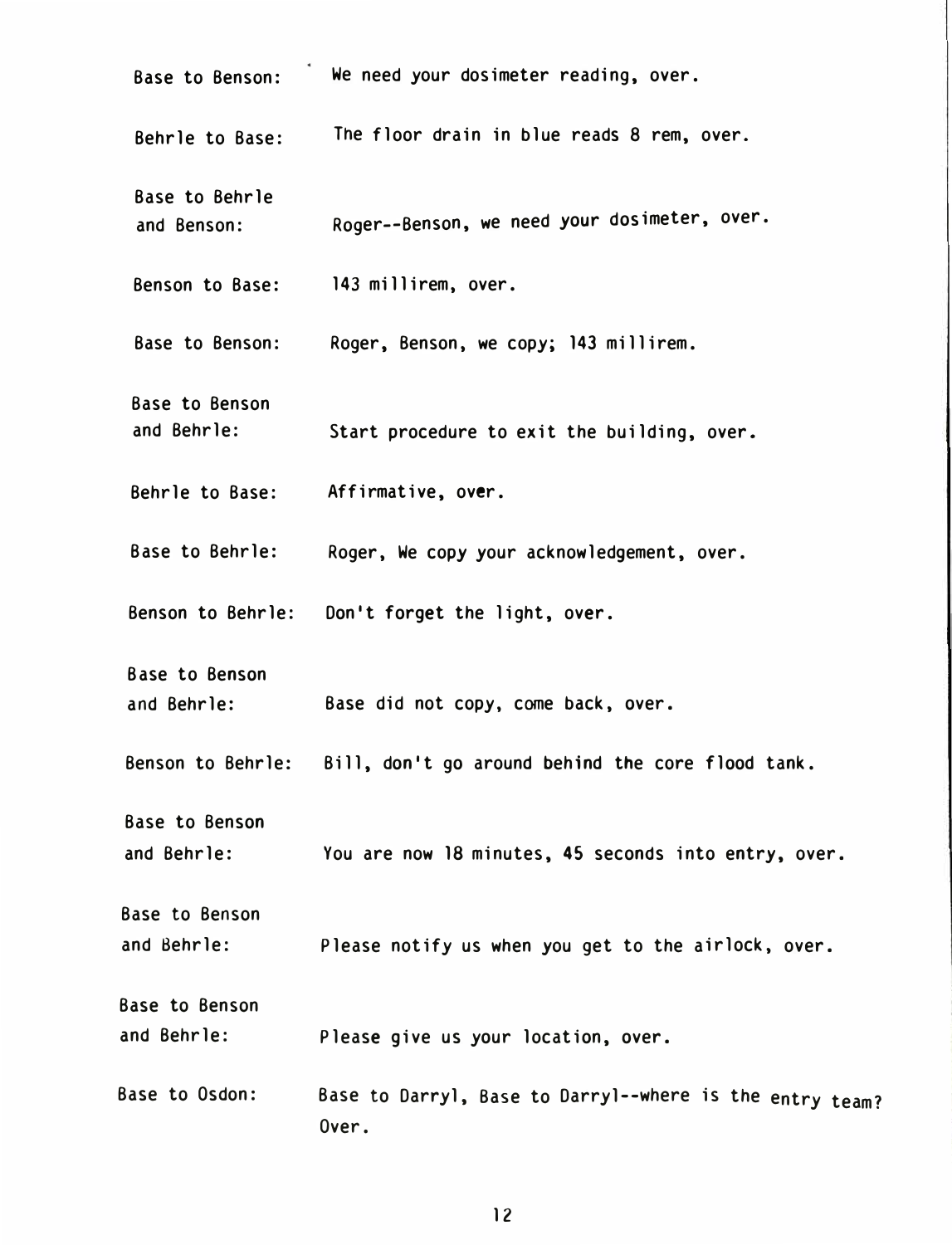- Osdon to Base: Benson and Behrle on (word? ) for the airlock commencing to shut the outer door.
- Base to Osdon: Roger. we copy. you're getting ready to shut the outer door. Is that affinmative? Over.
- Benson to Base: My dosimeter reading is 172 millirem, over.

Base to Behrle: What is your dosimeter reading? Over.

- Base to Behrle: Base to Behrle. Base to Behrle--what is your dosimeter reading? Over.
- Behrle to Base: 176.
- Base to �ehrle: Roger. we copy, 176.
- Benson to Base: My digital dosimeter on my left arm is 175 and the right arm dosimeter reads 2 16, over.
- Base to Sehrle: Base to Behrle--keep it in your head, we can't copy all the information. over.